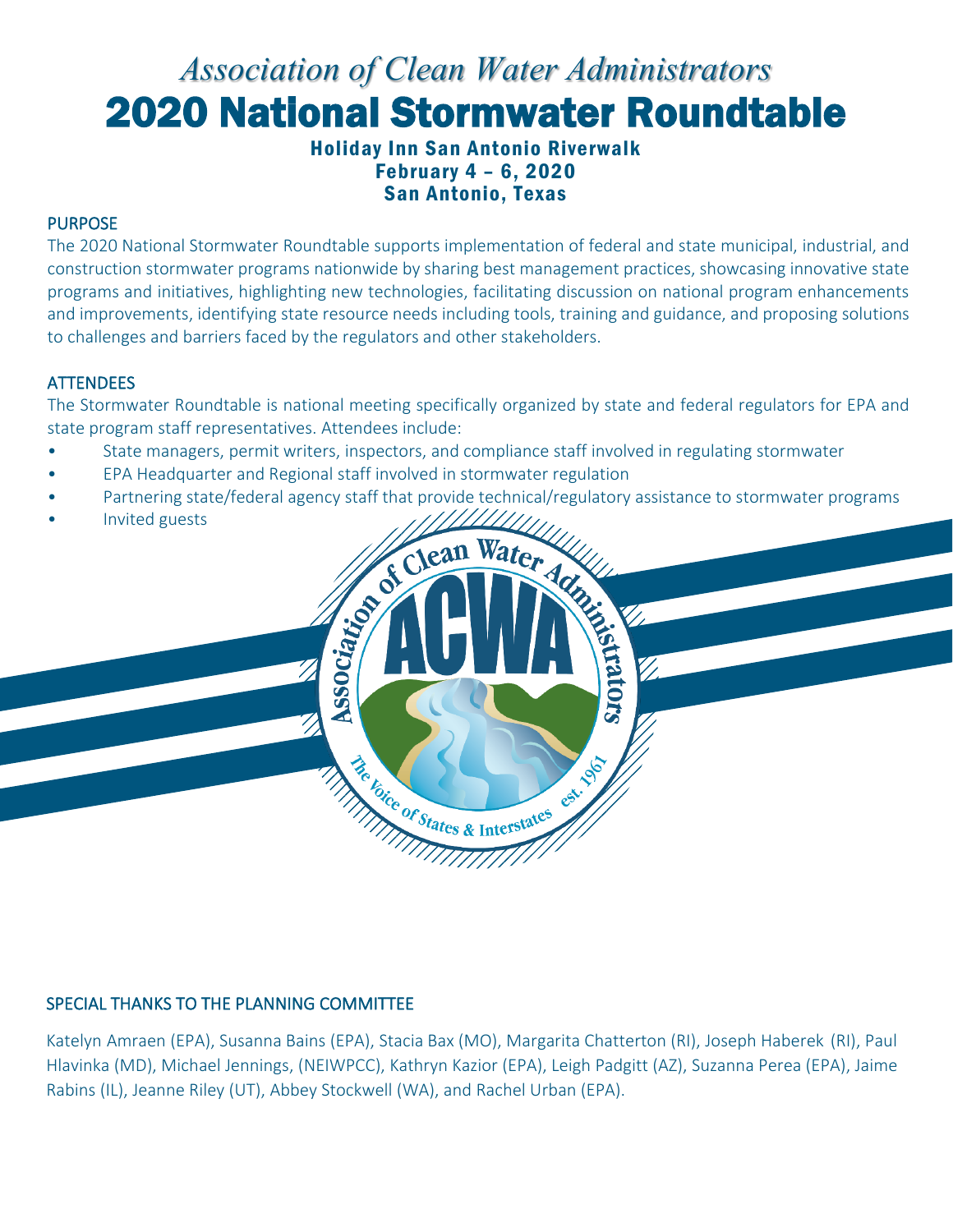## TUESDAY, FEBRUARY 4

| This meeting is only open to States, EPA co-regulators, and invited guests. |  |  |  |  |  |  |
|-----------------------------------------------------------------------------|--|--|--|--|--|--|
|                                                                             |  |  |  |  |  |  |

| $7:00 AM - 8:00 AM$     | <b>Breakfast on Your Own</b>                                                                                                                                                                                                                                                                                                                                                                                                                                                                                                                                                                                                                                                                          |
|-------------------------|-------------------------------------------------------------------------------------------------------------------------------------------------------------------------------------------------------------------------------------------------------------------------------------------------------------------------------------------------------------------------------------------------------------------------------------------------------------------------------------------------------------------------------------------------------------------------------------------------------------------------------------------------------------------------------------------------------|
| $8:00 AM - 8:30 AM$     | Registration - Tango Meeting Room Foyer                                                                                                                                                                                                                                                                                                                                                                                                                                                                                                                                                                                                                                                               |
| $8:30 AM - 9:00 AM$     | Welcome & Opening Remarks<br>Sean Rolland, Association of Clean Water Administrators<br>David W. Galindo, Texas Commission on Environmental Quality<br>Rachel Urban, U.S. Environmental Protection Agency, Headquarters<br>Charles Maguire, U.S. Environmental Protection Agency, Region 6                                                                                                                                                                                                                                                                                                                                                                                                            |
| $9:00 AM - 9:30 AM$     | <b>Keynote Speaker</b><br>Ken McQueen, Regional Administrator, U.S. Environmental Protection<br>Agency, Region 6                                                                                                                                                                                                                                                                                                                                                                                                                                                                                                                                                                                      |
| $9:30$ AM $- 10:30$ AM  | Overview of Texas Stormwater Programs<br>Rebecca Villalba, Texas Commission on Environmental Quality                                                                                                                                                                                                                                                                                                                                                                                                                                                                                                                                                                                                  |
| $10:30$ AM $- 10:45$ AM | <b>Break</b>                                                                                                                                                                                                                                                                                                                                                                                                                                                                                                                                                                                                                                                                                          |
| $10:45$ AM $- 11:15$ AM | San Antonio Stormwater Program<br>Martin Miller, San Antonio Water System                                                                                                                                                                                                                                                                                                                                                                                                                                                                                                                                                                                                                             |
| $11:15$ AM $- 12:15$ PM | Stormwater Testing and Evaluation for Products and Practices<br>The Stormwater Testing and Evaluation of Products and Practices<br>(STEPP) initiative, led by the Water Environment Federation (WEF), seeks<br>to establish a national testing and verification program for both public<br>domain practices and proprietary products and systems in the stormwater<br>sector. The panel will provide a brief overview and background as well as<br>a current status and expected future pathway. In addition, panelists will<br>provide perspectives on the dynamics and the value of a national program<br>from the standpoint of a state regulator, as well as a stormwater product<br>manufacturer |
|                         | Seth Brown, Storm and Stream Solutions, LLC, WEF Contractor<br>Adriana Caldarelli, Stormwater Institute, Water Environment Federation<br>Doug Howie, Washington State Department of Ecology<br>Vaikko Allen, Contech Engineered Solutions                                                                                                                                                                                                                                                                                                                                                                                                                                                             |
| 12:15 PM - 1:30 PM      | Lunch on Your Own                                                                                                                                                                                                                                                                                                                                                                                                                                                                                                                                                                                                                                                                                     |
| $1:30$ PM $- 3:00$ PM   | <b>Concurrent Break Out Session Discussions</b><br>Meeting participants signed up for a specific Break Out session as part of<br>the meeting registration process. Facilitators for these sessions should<br>identify someone to report out to the larger group at the end of the day.                                                                                                                                                                                                                                                                                                                                                                                                                |

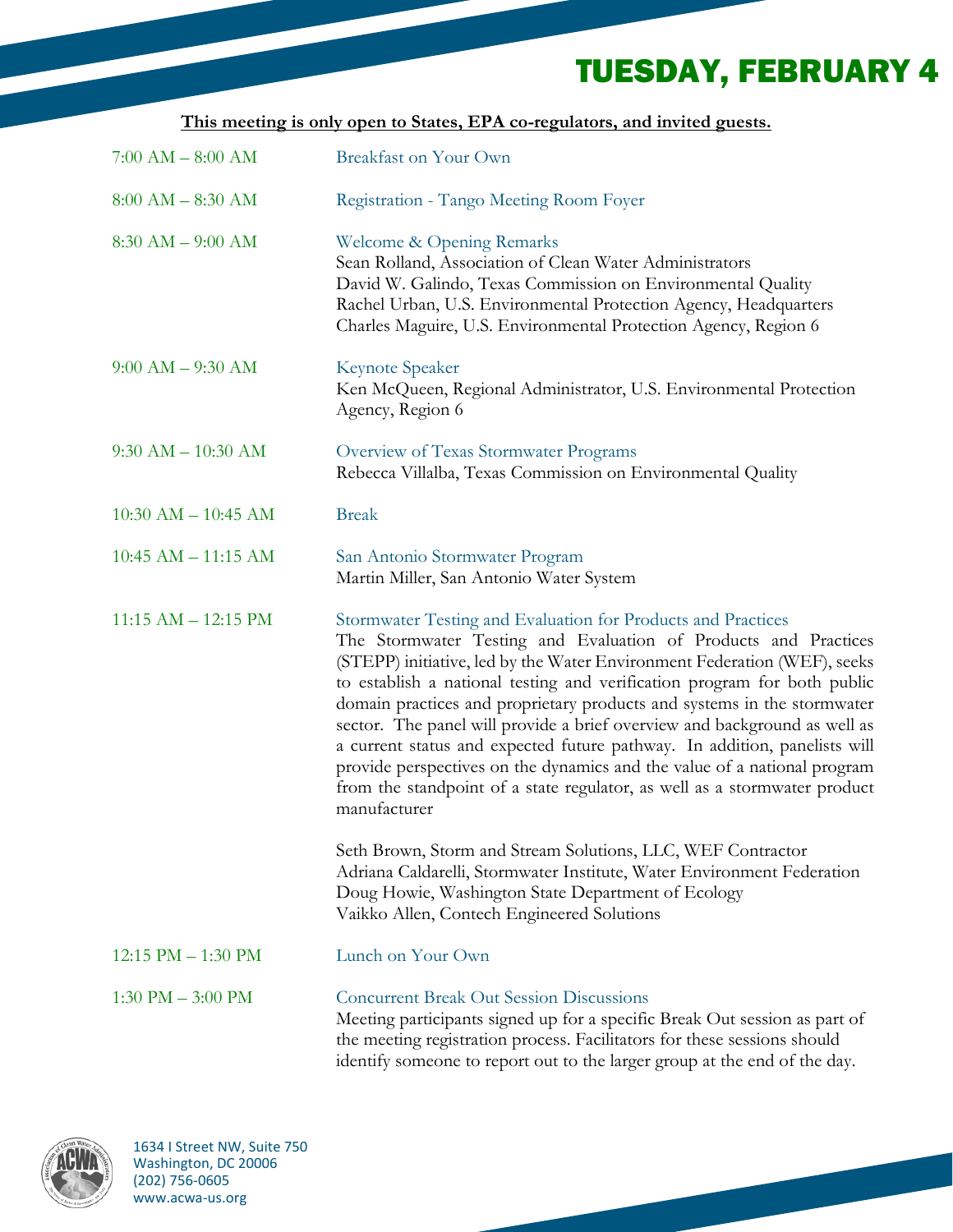| Tango 1                             | <b>Break Out Discussions - Municipal</b><br>Facilitator: Abbey Stockwell, Washington State Department of Ecology<br>Liz Ottinger, U.S. Environmental Protection Agency - R3<br>1. Top Noncompliance Issues<br>2. New Permit Terms and Conditions<br>Unique Facilities or Sector Challenges<br>3.              |
|-------------------------------------|---------------------------------------------------------------------------------------------------------------------------------------------------------------------------------------------------------------------------------------------------------------------------------------------------------------|
| Tango 2                             | <b>Break Out Discussions - Industrial</b><br>Facilitators: Paul Hlavinka, Maryland Department of Environment<br>Emily Halter, U.S. Environmental Protection Agency<br>Top Noncompliance Issues<br>1.<br>2. New Permit Terms and Conditions<br>Unique Facilities or Sector Challenges<br>3.                    |
| <b>Bolero</b>                       | <b>Break Out Discussions – Construction</b><br>Facilitator: Chris Stone, Connecticut Department of Energy and<br>Environment<br>Suzanna Perea, U.S. Environmental Protection Agency - R6<br>1. Top Noncompliance Issues<br>2. New Permit Terms and Conditions<br>Unique Facilities or Sector Challenges<br>3. |
| $3:00 \text{ PM} - 3:30 \text{ PM}$ | <b>Break</b>                                                                                                                                                                                                                                                                                                  |
| $3:30$ PM $- 5:00$ PM               | Programmatic Report Out - Break Out Discussions                                                                                                                                                                                                                                                               |
| 5:00 PM                             | Adjourn                                                                                                                                                                                                                                                                                                       |

## WEDNESDAY, FEBRUARY 5

### **This meeting is only open to States, EPA co-regulators, and invited guests.**

| $7:00$ AM $-$ 8:00 AM | <b>Breakfast on Your Own</b>                                                                                                                                                                          |
|-----------------------|-------------------------------------------------------------------------------------------------------------------------------------------------------------------------------------------------------|
| $8:00$ AM $-$ 8:30 AM | Registration - Tango Meeting Room Foyer                                                                                                                                                               |
| $8:30$ AM $-$ 9:15 AM | Training, Outreach, and Tools for the Public and Private Sector<br>Dallas Grossman, North Dakota Department of Environmental Quality<br>Karen Steele, Oklahoma Department of Environmental Quality    |
| $9:15 AM - 10:00 AM$  | Long Term Stormwater Planning<br>Rachel Urban, U.S. Environmental Protection Agency<br>Jamie Piziali, U.S. Environmental Protection Agency<br>Abbey Stockwell, Washington State Department of Ecology |

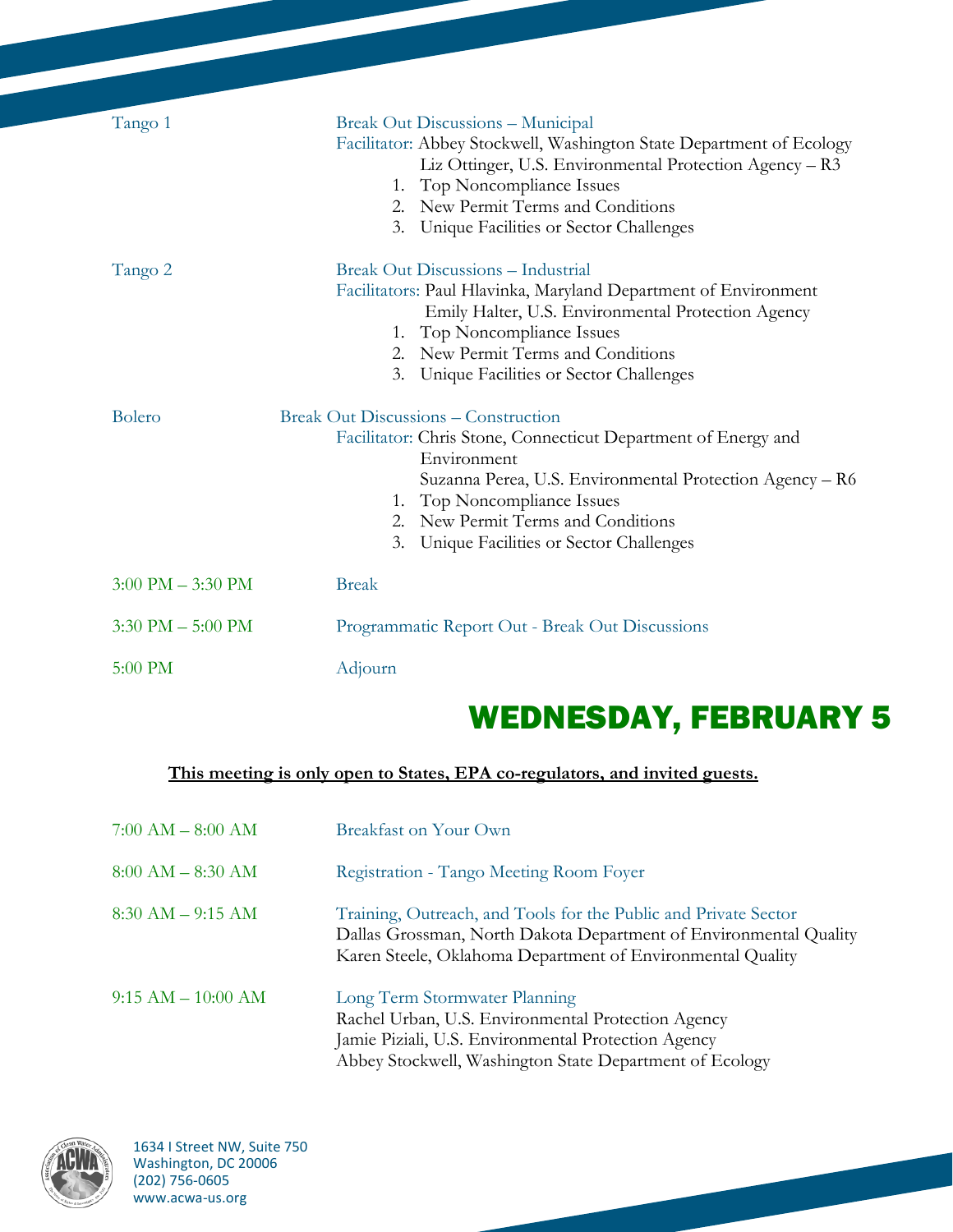| $10:00$ AM $- 10:30$ AM              | <b>Break</b>                                                                                                                                                                                                                                                                                         |
|--------------------------------------|------------------------------------------------------------------------------------------------------------------------------------------------------------------------------------------------------------------------------------------------------------------------------------------------------|
| $10:30$ AM $- 11:00$ AM              | <b>Construction Permits for Small Sites</b><br>Ryan Curtin, Utah Department of Environmental Quality                                                                                                                                                                                                 |
| $11:00$ AM $- 12:00$ PM              | <b>Unpermitted Industrial Stormwater Facilities</b><br>Lisa Stevens, Utah Division of Water Quality<br>Paul Hlavinka, Maryland Department of Environment<br>Sean Ireland, U.S. Environmental Protection Agency                                                                                       |
| $12:00 \text{ PM} - 1:30 \text{ PM}$ | Lunch on Your Own                                                                                                                                                                                                                                                                                    |
| $1:30$ PM $- 2:15$ PM                | Implementation of the Small MS4 Remand Rule<br>Ryan Anderson, Minnesota Pollution Control Agency<br>Melissa Reboul, Louisiana Department of Environmental Quality                                                                                                                                    |
| $2:15$ PM $-3:00$ PM                 | <b>TMDLs and General Permits</b><br>Newton Tedder, U.S. Environmental Protection Agency, Region 1<br>Suzan Limberg, Wisconsin Department of Natural Resources                                                                                                                                        |
| $3:00 \text{ PM} - 3:30 \text{ PM}$  | <b>Break</b>                                                                                                                                                                                                                                                                                         |
| $3:30$ PM $- 5:00$ PM                | Hot Topics Roundtable<br>1. Integrating Municipal, Industrial, and Construction<br>Stormwater Programs<br>2. Concerns Regarding WOTUS Impacts<br>3. Tier 2 Waters Analysis for Construction<br>4. Pollutant potpourri<br>a. Trash<br>b. Chloride<br>c. Human Bacteria<br>d. Nutrients<br>Trash<br>e. |

5:00 PM Adjourn